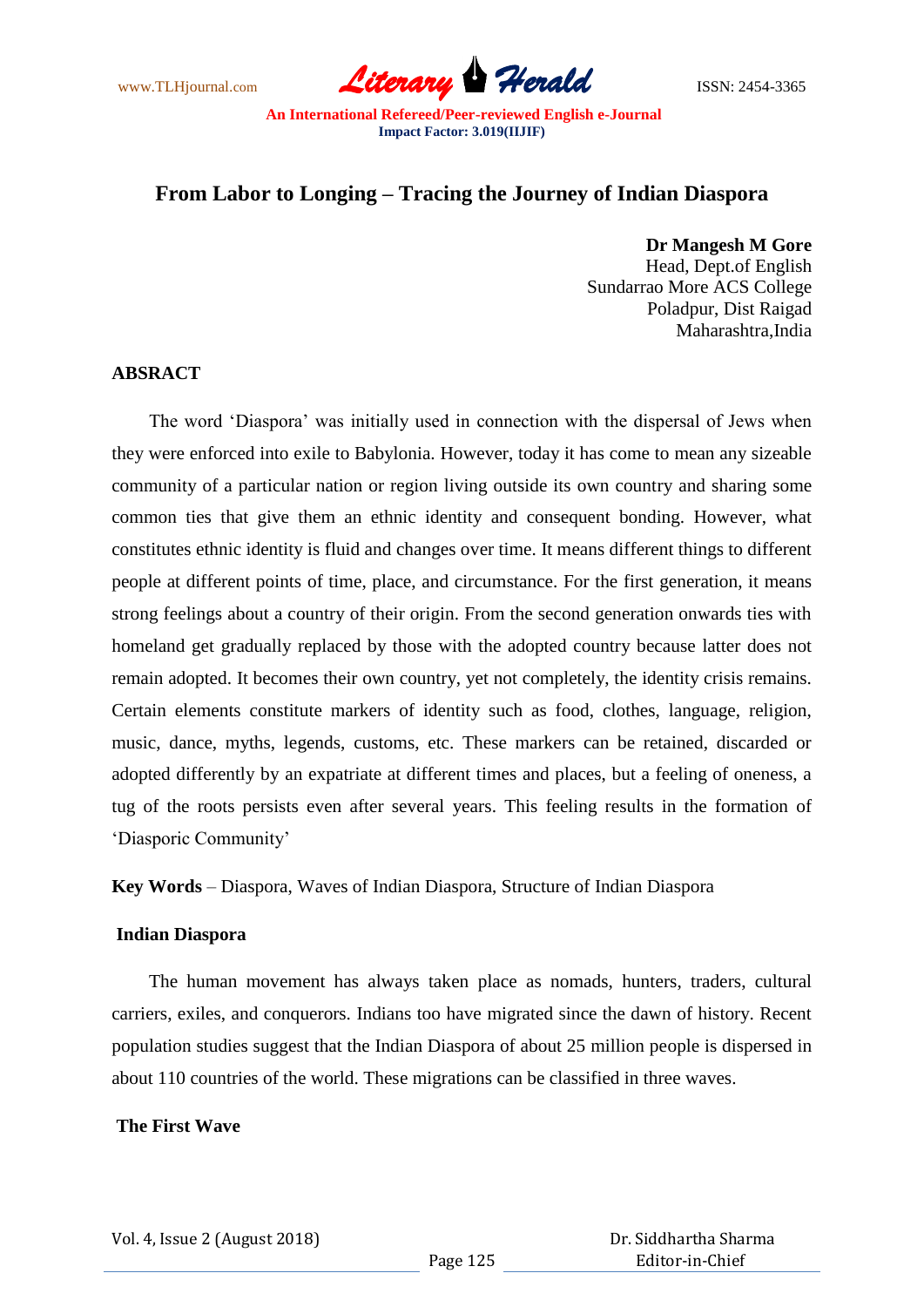www.TLHjournal.com *Literary Herald*ISSN: 2454-3365

The Indian Diaspora in East and South Africa and East and West Indies and other islands has a history of over 150 years. This first wave of migration has largely been ignored because these migrants were colonial, indentured labours of the 19th century. The colonial government and the ruling elite were simply not interested in the lot of these unfortunate people. However, the descendants of these people have written the history of their people emphasizing their different origins. As suffering and pain is the most prominent element of the indentured labour experience of the *girmitias* as permit, *girmit* holders went to work in the East and West Indies on the work of sugar plantations as well as sawmills.

#### **The Second Wave**

 In the second half of the 20th century, Indians migrated as professionals leading to the coming of the term, the 'brain drain.' While India struggled as a resource scarce country after independence, it actually aided developed and rich country like U.K. and the U.S.A. by providing them with some of the best and fully trained skilled human workforce that generated knowledge, wealth and services for them.

### **The Third Wave**

 The third wave is the migration from the mid-nineties mainly to the industrialized, developed economy. The situation today largely reflects Success Story of the Indian Diaspora of Silicon Valley and other professional mainly settled in U.K., North America, and Europe. Not only that, there is a steady flow of remittance from the Gulf as the Indian workers adding to the well-being of their families. Much has been written, discussed about the third wave of Diaspora. Bollywood is now making films like 'Namesake' which is based on Lahiri's novel *"The Namesake"*.

 The third wave of Diaspora mainly represents the movements of the largely middle class fairly well educated and English speaking population who are professionals in the field of medicine, industry and more particularly in software and Information Technology.

#### **Two Fold Structure of Indian Diaspora**

 Broadly, there is a twofold structure of India Diaspora. Out of India Diaspora and Into-India Diaspora. The history of Into Indian Diaspora dates back to the fourth century B.C. and

| Vol. 4, Issue 2 (August 2018) |          | Dr. Siddhartha Sharma |
|-------------------------------|----------|-----------------------|
|                               | Page 126 | Editor-in-Chief       |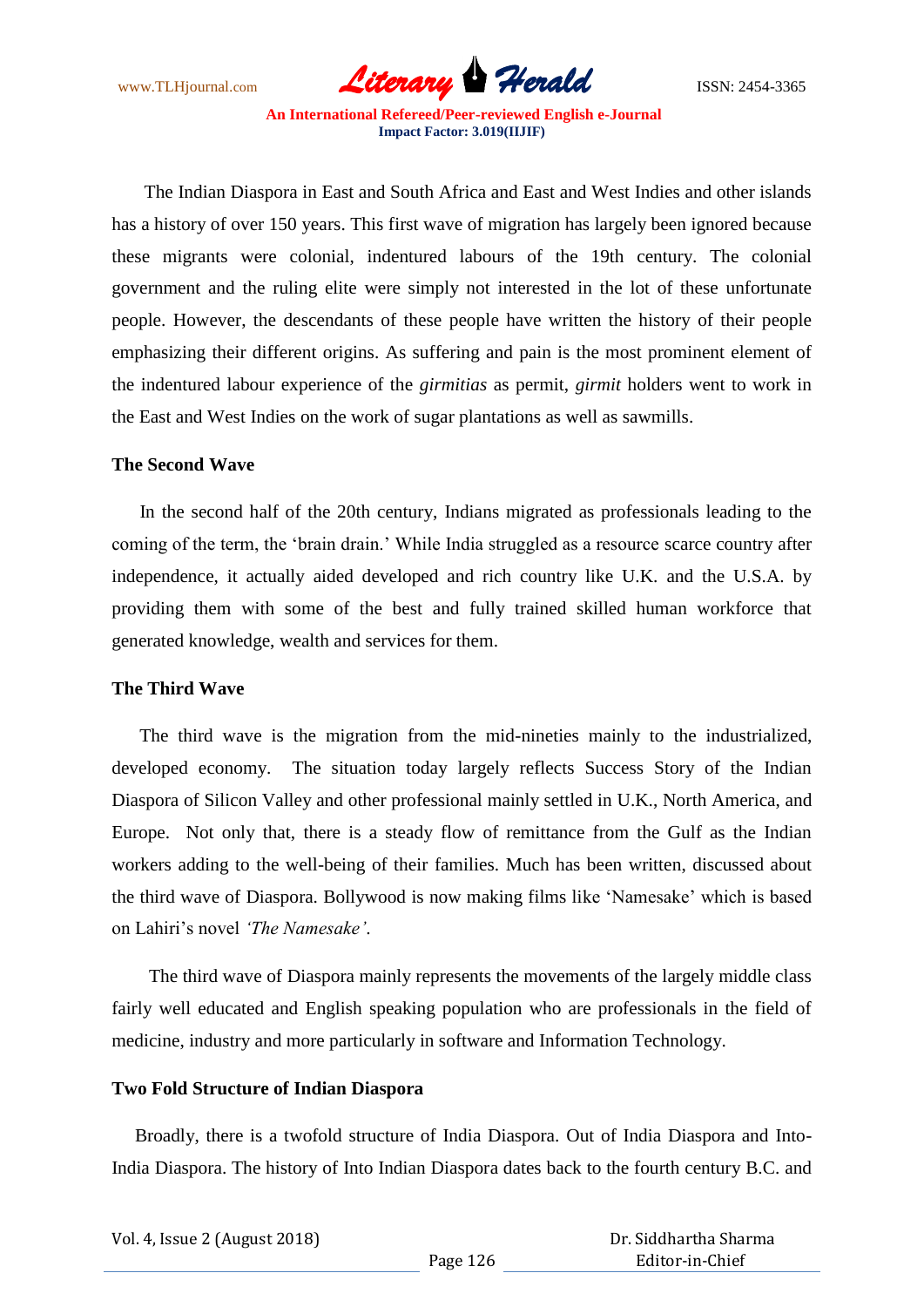www.TLHjournal.com **Literary Herald Herald** ISSN: 2454-3365

second century A.D. to coming of Greeks, Jews, Parsis, Sakas, and Huns up to British. Into India, Diaspora is characterized by the pattern of conquest and settlement with or without assimilation. On the other hand, Out of Indian Diaspora is characterized by uprootedness, identity crisis, acculturation, hybridity and it also reflects attempts to assimilate, to adopt and to adapt.

Indian diaspora can also be classified into two kinds:-

1) Forced Migration to Africa, Fiji or the Caribbean due to the reason of slavery or indentured labor in 18th or 19th century.

2) Voluntary Migration to U.S.A., U. K. Germany, France or other European countries for professional or academic purposes.

 According to Amitav Ghosh, the Indian Diaspora is one of the most important demographic dislocations of Modern Times.

 Makarand Paranjape has discussed two phases of Indian Diaspora I) Visitor Diaspora II) Settler Diaspora.

 The first Diaspora consisted of disprivileged and subaltern classes forced alienation was a one-way ticket to a distant diasporic settlement. The return to Homeland was highly impossible due to lack of proper means of transportation, economic deficiency, and vast distances so that Homeland became only the 'sacred icon' in their diasporic imagination.

 However, the second Diaspora was the result of man's choice and inclination towards material, academic, professional gains and business interests. It is particularly the representation of privilege and access to contemporary advanced technology and communication. Here no dearth of money or means is visible which resulted in multiple visas and frequent flyer utilities.

 South Asian Diaspora is the term commonly used to refer to people who emigrated from and belong to one of the ethno- cultural groups originating in the geopolitical region of the world where countries such as India, Pakistan, Bangladesh, Bhutan, Nepal and Sri -lanka are located.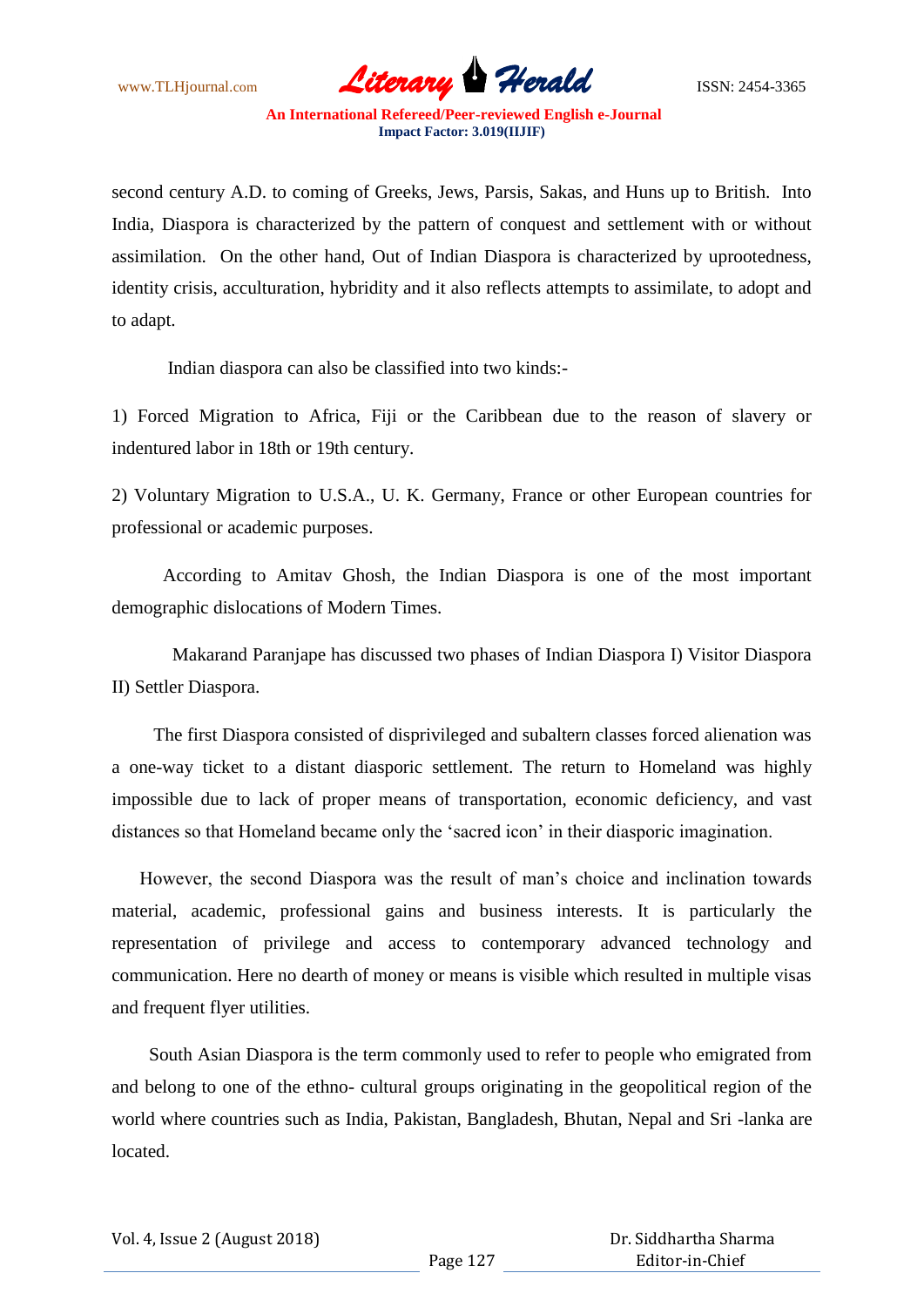www.TLHjournal.com **Literary Herald Herald** ISSN: 2454-3365

 Diaspora Studies /Transnational studies has always stressed upon the assumption that identity and belonging are essentially processes of change influenced by issues of ethnicity and gender. So the diaspora theory indicates a discourse about the "other", about the "difference". How migration affects, the diaspora subjectivities is a main issue addressed by Diaspora theory. As this effect is based on the relationship of the diaspora space with the host country as well as with the ethnic difference the subject brings with it , there are many as many varieties of diaspora situations as there are kinds of migration under the influence of so many conditioning factors, the obviously, theory resists homogenization of ethnicity.

 There are certain issues raised by recent writers that questioned old assumptions of the diaspora discourse. In today's multicultural and global societies, there are writers like Vassanji, Peter Nazareth, and Shani Mootoo, with multiple homes, involving multiple migrations and for whom, India, the home of their forefathers, is only an abstractions.

 There are examples of writers like Naipaul, Rushdie, Pico Iyer, and Vikram Seth, who not only grew up abroad, but also would feel out of place in India. As the "Diaspora" self is changing in character as the boundaries open up in this age of globalization. It becomes more and more 'transnational' and 'global' self. Marginallization and heterogeneity seem to define the contemporary condition of the Indian diaspora. In fact, the most of Indian diaspora in recent times can no longer be regarded as displaced communities because in most places they are the sizeable community of affluence and influence. In addition to this multimedia, technology enabled them to set up close linkages with people back home turning them into virtual communities.

 Besides , the Indian diaspora in the US, England, Canada and Australia—involves diverse communities based on native linguistic, regional and sometimes even caste identities- - such as Punjabis, Sindhis, Bengalis, Tamilians etc.

 Today, Indian diaspora spread across the globe is increasingly becoming transnational in character. This is particularly true of the non-immigrant generations raised in countries outside India. Writers like Hari Kunzru, Shanna Singh, Jhumpa Lahiri, and Mera Syal even celebrate their hybridity and ethnicity in the countries of adoption, and some even distance themselves from the India connection.